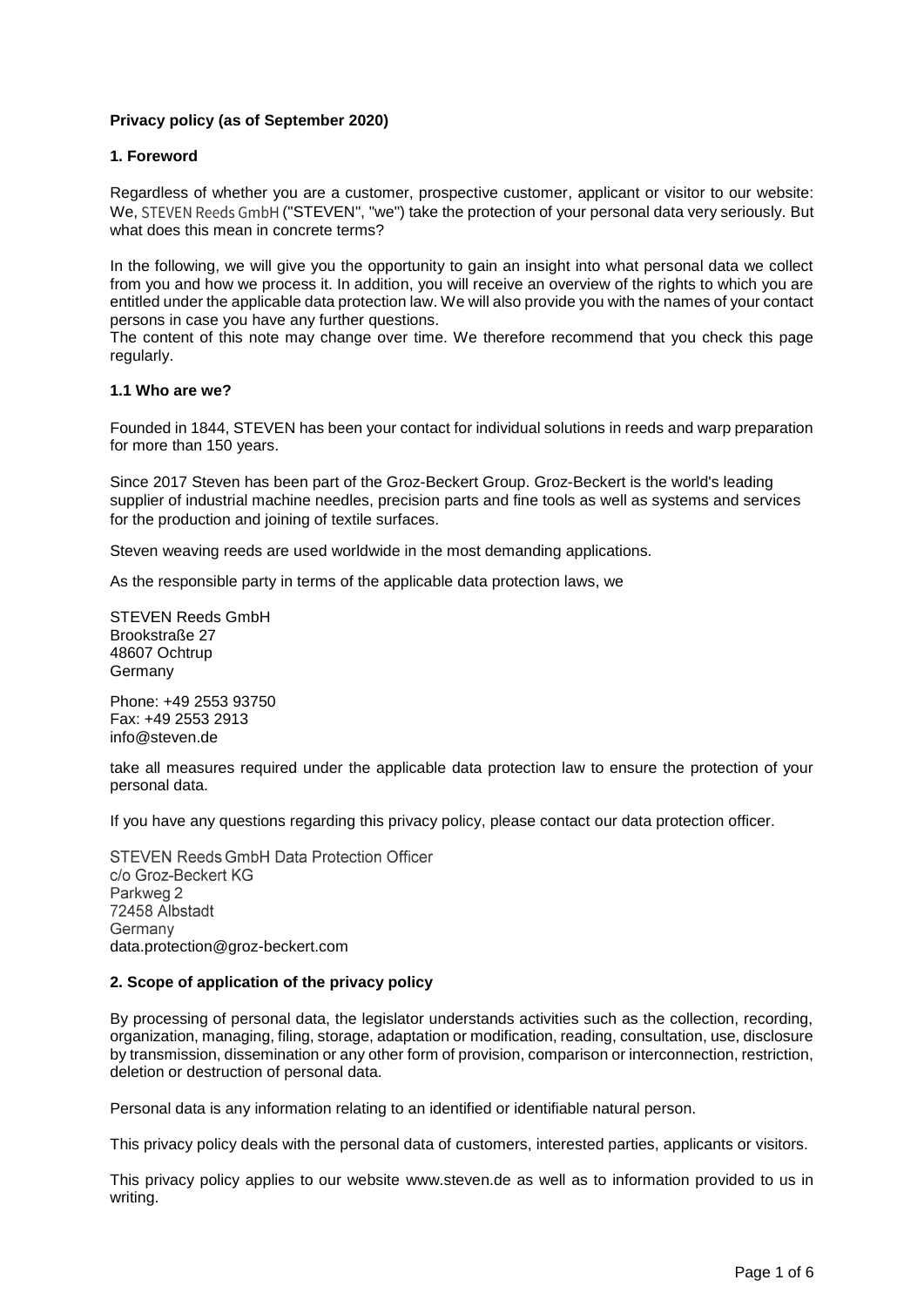The website www.steven.de contains links to third-party websites (e.g. Google Maps). Separate privacy policies apply when using third-party websites.

## **3 Which personal data do we process?**

Your personal data is collected by us when you contact us, e.g. as a prospective customer or customer. This can happen, for example, when you are interested in our products, contact us via our communication channels, or use our products or services within the framework of existing business relationships.

The following types of personal data are processed by us:

- Personal identification information
	- $\circ$  e.g. first and last name, address data, e-mail address, telephone number, fax number
- Order data
	- o e.g. customer number, order number, invoice data
- Company-related data o e.g. company name, department, activity, machinery
- Information about your interests and wishes, which you communicate to us o e.g. via our communication channels
- Information about your professional career
	- o e.g. vocational training, previous employers, other qualifications

and other information comparable to these data categories.

#### **3.1 Sensitive data**

Sensitive data, i.e. special categories of personal data such as information on religious affiliation or trade union membership, are only collected by us if you provide us with this data.

#### **3.2 Personal data of minors**

Personal data of children or minors are only collected if they use our communication channels.

#### **3.3 Use of cookies**

Our website www.steven.de does not use any cookies.

#### **4 What do we process your personal data for - and on what legal basis?**

### **4.1 Fulfillment of contract**

We process your data to be able to fulfill our contracts. This also applies to information that you provide to us in the course of pre-contractual correspondence. The specific purposes of the data processing depend on the product in question and the application made and can also be used to analyze your needs and to check which products and services are suitable for you.

## **4.1.1 Execution of contractual relationship**

For the execution of the contractual relationship we need your name, your address, your phone number or your e-mail address so that we can contact you.

## **4.1.2 Offering of goods and services**

We also need your personal data in order to check whether and which products and services we can and may offer you. Details of the respective purposes of data processing can be found in the contract documents and our General Terms and Conditions.

## **4.1.3 Processing of applications**

We process the data you send us as part of your application to check whether your professional qualifications are suitable for the job in question. We only use your information for the application procedure and transfer it to your personnel file when a contract is concluded. If no agreement is reached, your information will be deleted or destroyed. We will not use your applicant information for any other purpose than for the application process.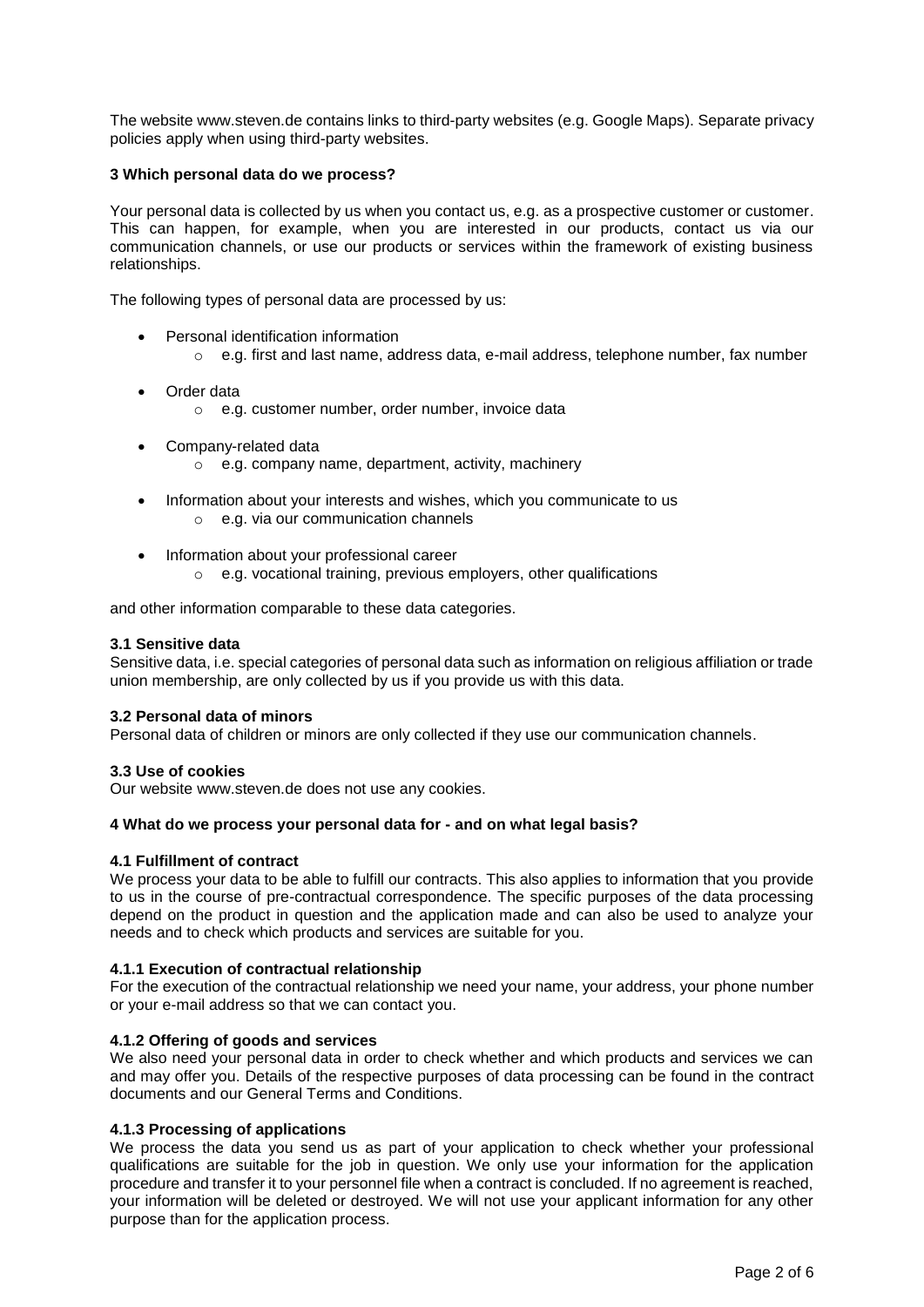# **4.2 After weighing of interests: We improve our services and offer you suitable products**

### **4.2.1 To strengthen and optimize the customer relationship**

As part of our efforts to continuously optimize our relationship with you, we occasionally ask you to participate in our customer surveys. The results of the surveys are used to better tailor our products and services to your needs.

### **4.2.2 Data processing and analysis for marketing purposes**

Your needs are important to us, and we try to provide you with information about products and services that are right for you. To do this, we use the knowledge gained from our common business relationship and from market research. The main goal is to adapt our product proposals to your needs. In this context, we guarantee that we always process the data in accordance with applicable data protection laws. Important: You can object to the use of your personal data for this purpose at any time.

What do we analyze and process in concrete terms?

- Results of our marketing activities to measure the efficiency and relevance of our campaigns;
- Potential demand for our products and services.

### **4.2.3 E-mailIings**

After your relevant subscription through our Portals, you can receive e-mails from us with information about interesting trade fairs, news about STEVEN, invitations to customer events, job advertisements, etc., adapted to your needs You have the right to object to these personalized notifications at any time.

### **4.2.4 Measures taken for your safety**

Among others, we use your personal data in the following cases:

- To be able to guarantee IT security;
- To be able to record and prove facts in case of possible legal disputes.

#### **4.3 Based on your consent**

If you have agreed to the processing of your personal data for one or more specific purposes, we are permitted to process your data. You can revoke this consent with a view to the future at any time without incurring any costs other than the transmission costs according to the basic tariffs (costs of your Internet connection). The revocation of consent does not affect the legality of the processing of data prior to the revocation.

## **4.4 Based on statutory provisions or public interest**

As a company, we are subject to a wide variety of legal requirements (e.g. concerning tax legislation). In order to comply with our legal obligations, we process your personal data.

# **5. Where do we transfer your data and why?**

## **5.1 Data use within STEVEN**

Within STEVEN, access to your personal data is only granted to those departments that need it to fulfill our contractual or legal obligations or to protect our legitimate interests.

## **5.2 Data use outside STEVEN**

We respect the protection of your personal data and only pass on information about you if required by law, if you have given your consent, or to fulfill contractual obligations.

For example, the following recipients may be legally obliged to pass on your personal data:

- Public bodies or supervisory authorities, e.g. tax authorities, customs authorities;
- Judicial and law enforcement authorities, e.g. police, courts, prosecution;
- Lawyers or notaries, e.g. in case of lawsuits;
- Auditors.

To fulfill our contractual obligations, we cooperate with other companies. These include: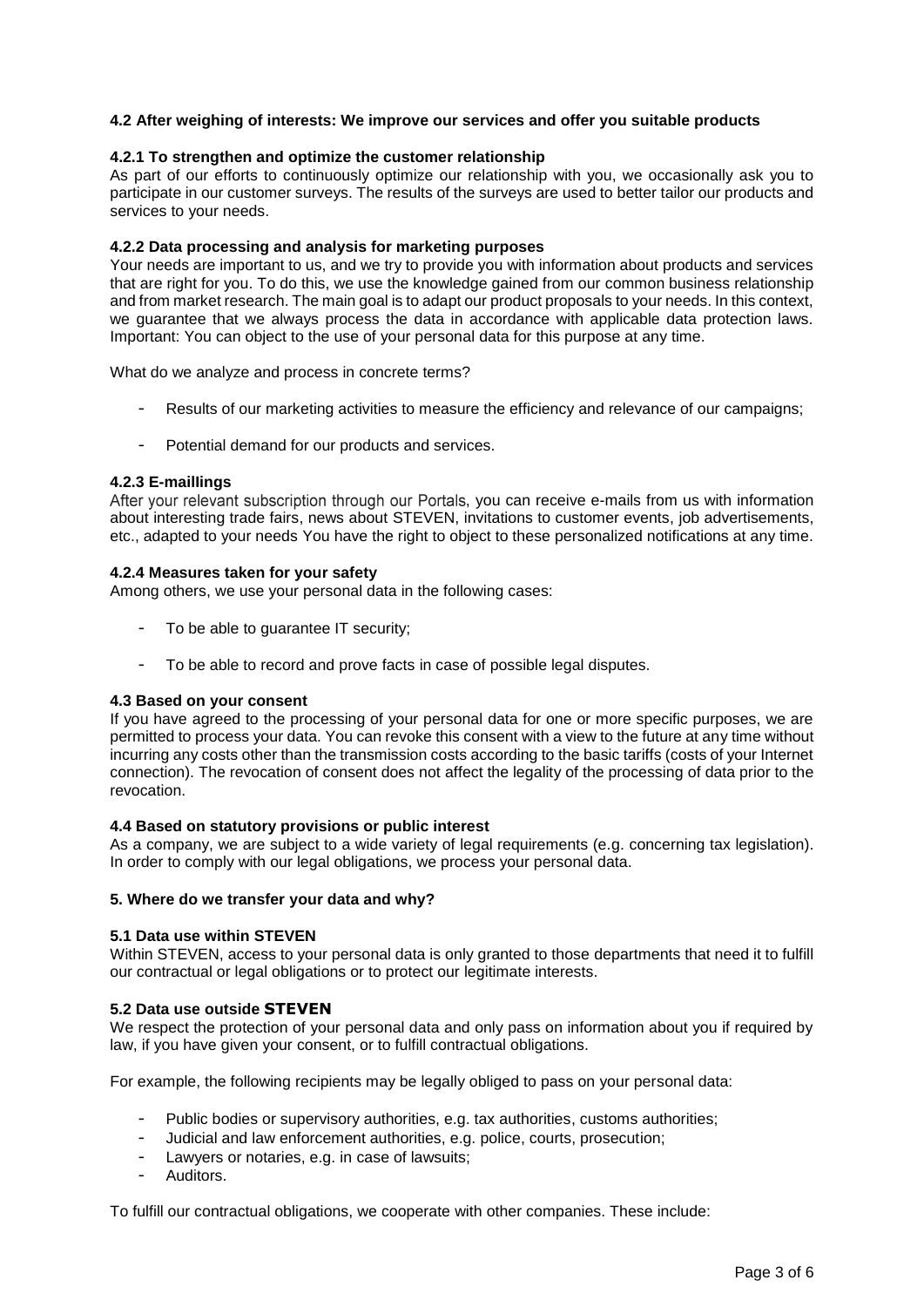- Transport service providers and forwarding agents;
- Organizers and training service providers, if you have registered through us for certain trade fairs or events;
- Banks and financial service providers to handle all financial matters.

### **Own service providers**

For an efficient operation, we resort to external service providers like IT service providers, print and telecommunication service providers collection agencies, consulting firms or distribution companies who might also get your personal data for the fulfillment of the described purposes.

## **Important: We keep an eye on your personal data**!

To ensure that the service providers stick to the same data protection standards as we do, we have concluded appropriate contracts for order processing. Among others, these contracts regulate the following items:

- Third parties get access exclusively to the data they need for fulfilling the tasks assigned to them.
- At the service providers, only employees who explicitly undertook to comply with the data protection regulations, will get access to your data.
- The service providers comply with technical and organizational measures which guarantee data security and data protection.
- Handling of the data after termination of the business relation between the service provider and us.

For service providers located outside the European Economic Area (EEA), we take special security measures (e.g. by using special contractual clauses) to ensure that the data is treated with the same level of care as in the EEA. We regularly check all our service providers for compliance with our requirements.

## **Very important: Under no circumstances will we sell your personal data to third parties!**

## **5.3 Use of data within the Groz-Beckert Group**

To provide you with the best possible service, we occasionally exchange data within the Group. In doing so, we ensure that the applicable data protection regulations are complied with and that your personal data is adequately protected at all times.

For this reason, we have taken appropriate measures to ensure compliance with data protection within the Groz-Beckert Group:

We have concluded appropriate agreements with the individual affiliated companies to ensure that personal data exchanged within the Group is always protected.

In accordance with these contracts and the applicable data protection laws, we transfer personal data to our production and sales affiliates only for the purposes specified in this privacy policy. In doing so, we support our affiliated companies both operationally and in complying with the technical and organizational measures that we also use at the parent company to ensure the security of your personal data. Whenever possible, we protect your data by using pseudonymization or anonymization measures. If affiliated companies are located outside the EEA, we take appropriate measures to ensure that the personal data processed there is protected in the same way as within the EEA.

## **6. Are you obliged to provide us with personal data?**

In the context of our common business relationship between you and STEVEN, we require the following categories of personal data from you:

- All necessary data for the establishment and execution of a business relationship;
- Data required to fulfill contractual obligations:
- Data that we are legally obliged to collect.

Without this data we are not able to conclude or fulfill contracts with you.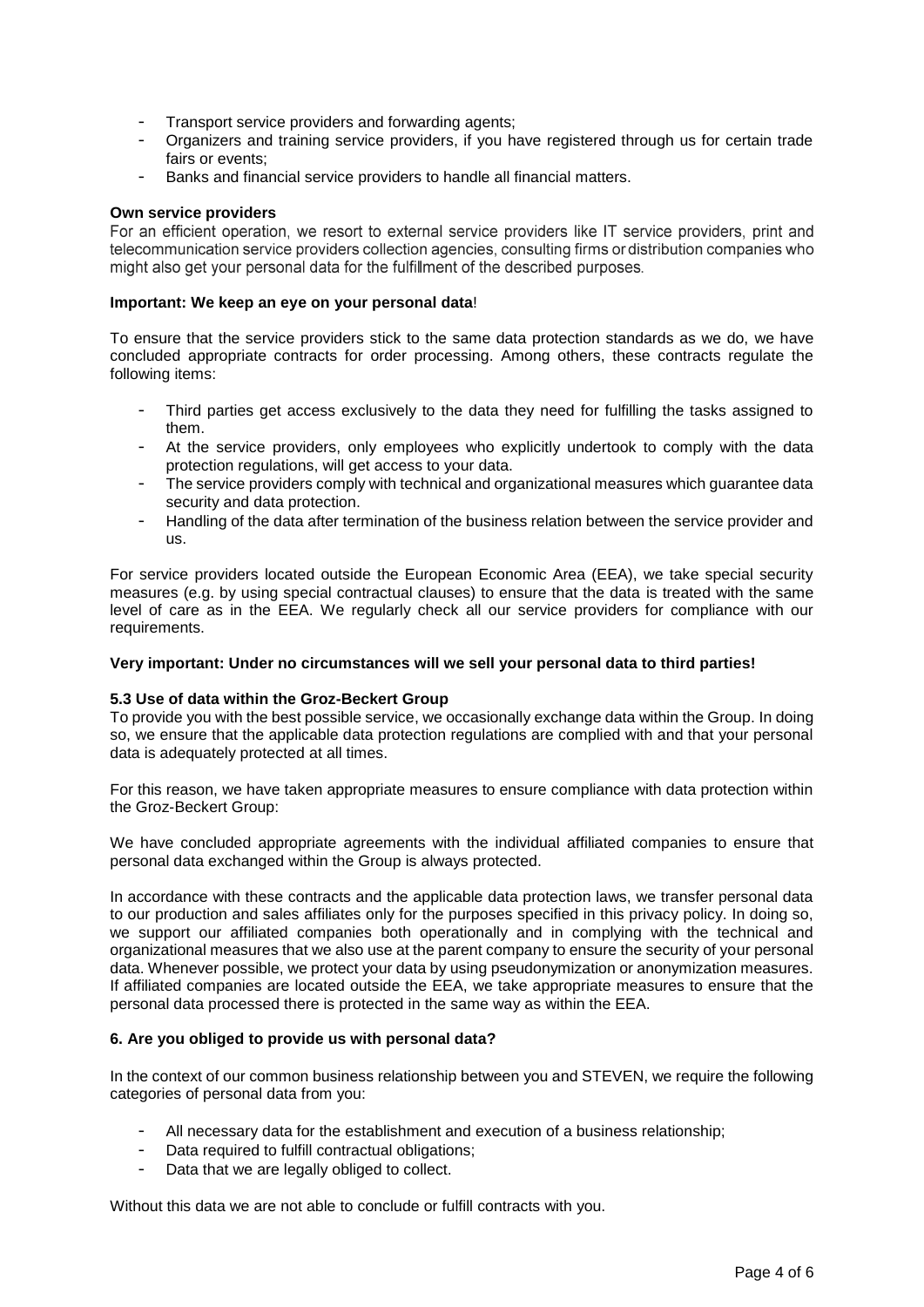# **7. Deletion periods**

In accordance with the applicable data protection regulations, we store your personal data no longer than required for the relevant purpose. If the data is no longer needed for the fulfillment of contractual or legal obligations, it will be deleted by us on a regular basis, unless its temporary storage is still necessary. This can be due to the following reasons:

- Commercial or tax law retention obligations must be observed: The periods of retention, primarily according to the regulations of the German Commercial Code and the German Fiscal Code, can be up to 10 years.
- To obtain evidence in the event of legal disputes within the scope of legal statute of limitations: Statute of limitations in civil law can be up to 30 years, with the regular statute of limitations occurring after three years.

## **8. Your rights**

In the context of processing your personal data, you are also entitled to certain rights. More detailed information can be found in the corresponding provisions of the Basic Data Protection Regulation (articles 15 to 21).

# **8.1 Right to information and correction**

You have the right to receive information from us about which of your personal data we process. If this information is not (or no longer) correct, you can demand that we correct the data, and if the information is incomplete, you can demand that it be supplemented. If we have passed on your data to third parties, we will inform the respective third parties if this is allowed by law.

## **8.2 Right to deletion**

Under the following circumstances, you can request the immediate deletion of your personal data:

- If your personal data is no longer needed for the purposes for which it was collected;
- If you have revoked your consent and there is no other legal basis for data processing;
- If you object to the processing and there are no overriding legitimate reasons for data processing;
- If your data is processed unlawfully;
- If your personal data has to be deleted to fulfill legal obligations.

Please note that before deleting your data, we have to check if there is no legitimate reason to process your personal data.

## **8.3 Right to restrict processing ("right to block")**

- For one of the following reasons, you may request us to limit the processing of your personal data:
	- If you dispute the accuracy of the data until we have had the opportunity to verify the accuracy of the data;
	- If the data is processed unlawfully but instead of its deletion you only request the restriction of use of the personal data;
	- If we no longer need the personal data for processing, but you still need it to assert, exercise or defend legal claims;
	- If you have lodged an objection to the processing and it is not yet clear whether your legitimate interests outweigh ours.

# **8.4 Right of objection**

## **8.4.1 Right of objection in individual cases**

If the processing is carried out in the public interest or on the basis of a balancing of interests, you have the right to object to the processing for reasons arising from your particular situation. In the event of an objection, we will not further process your personal data, unless we can prove compelling reasons for processing your data that are worthy of protection and outweigh your interests, rights and freedoms, or because your personal data serves to assert, exercise or defend legal claims. The objection does not affect the lawfulness of the processing that took place before the objection.

## **8.4.2 Objection to advertising**